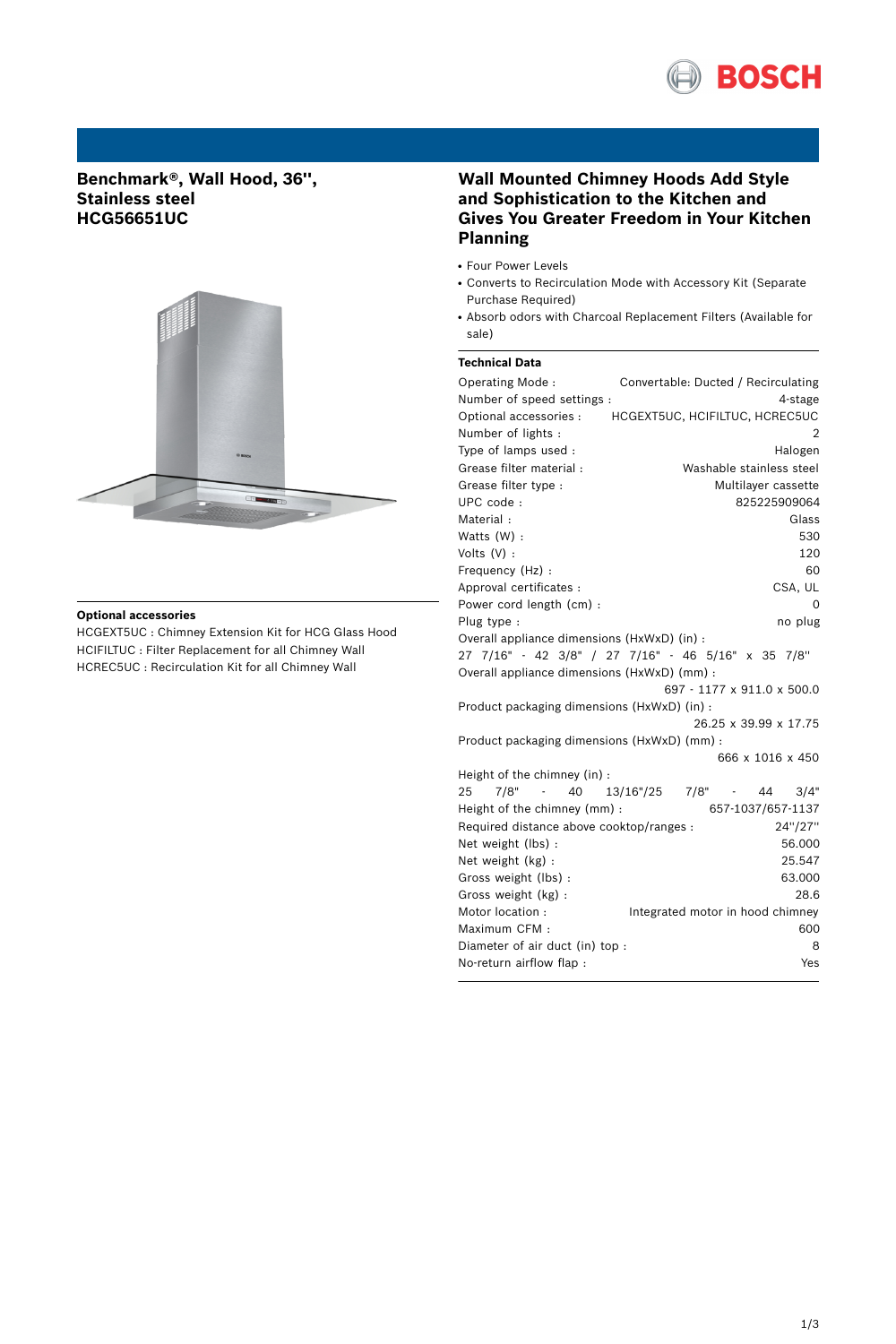

**Benchmark®, Wall Hood, 36'', Stainless steel HCG56651UC**

**Wall Mounted Chimney Hoods Add Style and Sophistication to the Kitchen and Gives You Greater Freedom in Your Kitchen Planning**

- Touch Controls with LCD Display
- <sup>600</sup> CFM Centrifugal Integrated Blower Included
- Four Speed Touch Controls with LCD Display
- Dishwasher Safe Filters with Stainless Steel Covers
- Converts to Recirculation Mode with Accessory Kit(Separate Purchase Required)

### **Design**

- Duct Extension Accessory Kit Available for 9' to 11.5' Ceilings

### **Performance**

- <sup>2</sup> Halogen Lights <sup>12</sup> Volt, <sup>20</sup> Watt Max., G-4 Base
- 8" round duct at discharge.

#### **Efficiency**

- Blower will automatically turn on at high speed if excessive heat is sensed in the control area.
- Absorb odors with charcoal replacement filters.

#### **Convenience**

- Convenient timer built into control from 1-60 minutes.
- Signal on LCD display will illuminate as <sup>a</sup> reminder to check filters for cleaning.
- Audible tone when select controls are pressed.